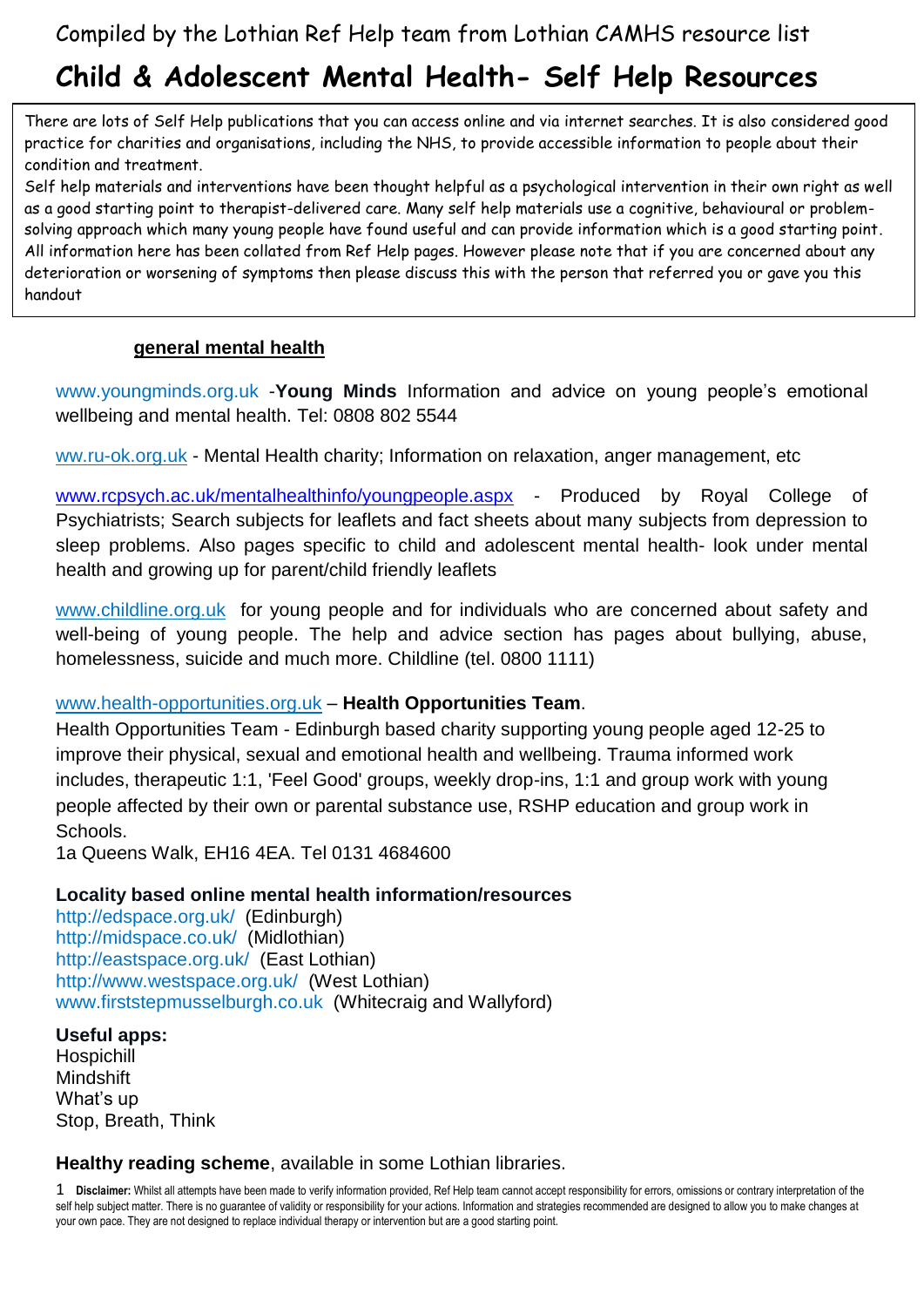Compiled by the Lothian Ref Help team from Lothian CAMHS resource list

#### **anxiety**

[https://www.rcpsych.ac.uk/mental-health/parents-and-young-people/young-people/worries-and](https://www.rcpsych.ac.uk/mental-health/parents-and-young-people/young-people/worries-and-anxieties)[anxieties](https://www.rcpsych.ac.uk/mental-health/parents-and-young-people/young-people/worries-and-anxieties)

#### **Helpful websites for young people:**

<https://anxietycanada.com/resources/mindshift/> [www.anxietybc.com](http://www.anxietybc.com/)

**Helpful websites for parents:** [www.handsonscotland.co.uk/](http://www.handsonscotland.co.uk/)

[www.ocduk.org](http://www.ocduk.org/) - This behaviour can often be the result of anxiety or a change, therefore establishing normal routines may affect a positive change. In addition to advice given under anxiety, please see the Maudsley Hospital on OCD site, which has useful information for young people and children, families and clinicians.

#### **low mood/depression**

[www.moodjuice.scot.nhs.uk/depression](http://www.moodjuice.scot.nhs.uk/depression.asp) [www.depressioninteenagers.co.uk](http://www.depressioninteenagers.co.uk/) [www.beatingtheblues.co.uk](http://www.beatingtheblues.co.uk/) [breathingspace.scot](https://breathingspace.scot/) (Telephone helpline: 0800 83 85 87) [www.nhs24.com/usefulresources/livinglife/](http://www.nhs24.com/usefulresources/livinglife/)

#### المسابق المسابق المسابق المسابق المسابق المسابق المسابق المسابق المسابق المسابق المسابق المسابق المسابق المسابق

[www.selfharm.co.uk](https://www.selfharm.co.uk/) [www.harmless.org.uk/ourResources/downloads](http://www.harmless.org.uk/ourResources/downloads) [www.samaritans.org](http://www.samaritans.org/) [www.breathingspacescotland.co.uk](http://www.breathingspacescotland.co.uk/) (Telephone helpline: 0800 83 85 87) [www.chooselife.net](http://www.chooselife.net/) **Choose Life**- Offer free training e.g. Safe Talk, ASSIST & MH First Aid. [www.penumbra.org.uk](http://www.penumbra.org.uk/) **Penumbra** - Service for 16 and over and advice for parents. Penumbra self harm project. 5 Leamington Terrace Edinburgh, EH10 4JW. Tel 0131 229 6262 **Systemic Family Sessions**- Free service to help families deal with difficult problems. Email: [cf.systemicfamilytherapy@edinburgh.gov.uk](mailto:cf.systemicfamilytherapy@edinburgh.gov.uk)

#### **trauma**

Where children and young people are currently experiencing trauma such as domestic violence, a referral to other agencies such as Police, Social Work or local domestic abuse services are urgently required. Psychological intervention is unlikely to be possible where the child's living situation continues to be insecure and traumatic.

#### **Helpful websites:**

[www.cedarnetwork.org.uk](https://www.cedarnetwork.org.uk/) [https://www.womensaid.org.uk](https://www.womensaid.org.uk/) [www.shaktiedinburgh.co.uk](http://www.shaktiedinburgh.co.uk/) Kidscape - Why My Child - [a guide for parents of children who have been sexually abuse](https://www.kidscape.org.uk/media/1035/kswhymychild.pdf)d

West Lothian: The Mental Health and Mental Wellbeing Screening group offers a wide variety of support for children, young people and their families. Please contact the Children and Young Peoples team on Tel. 01506 282948 or email [cypt@westlothian.gov.uk](mailto:cypt@westlothian.gov.uk)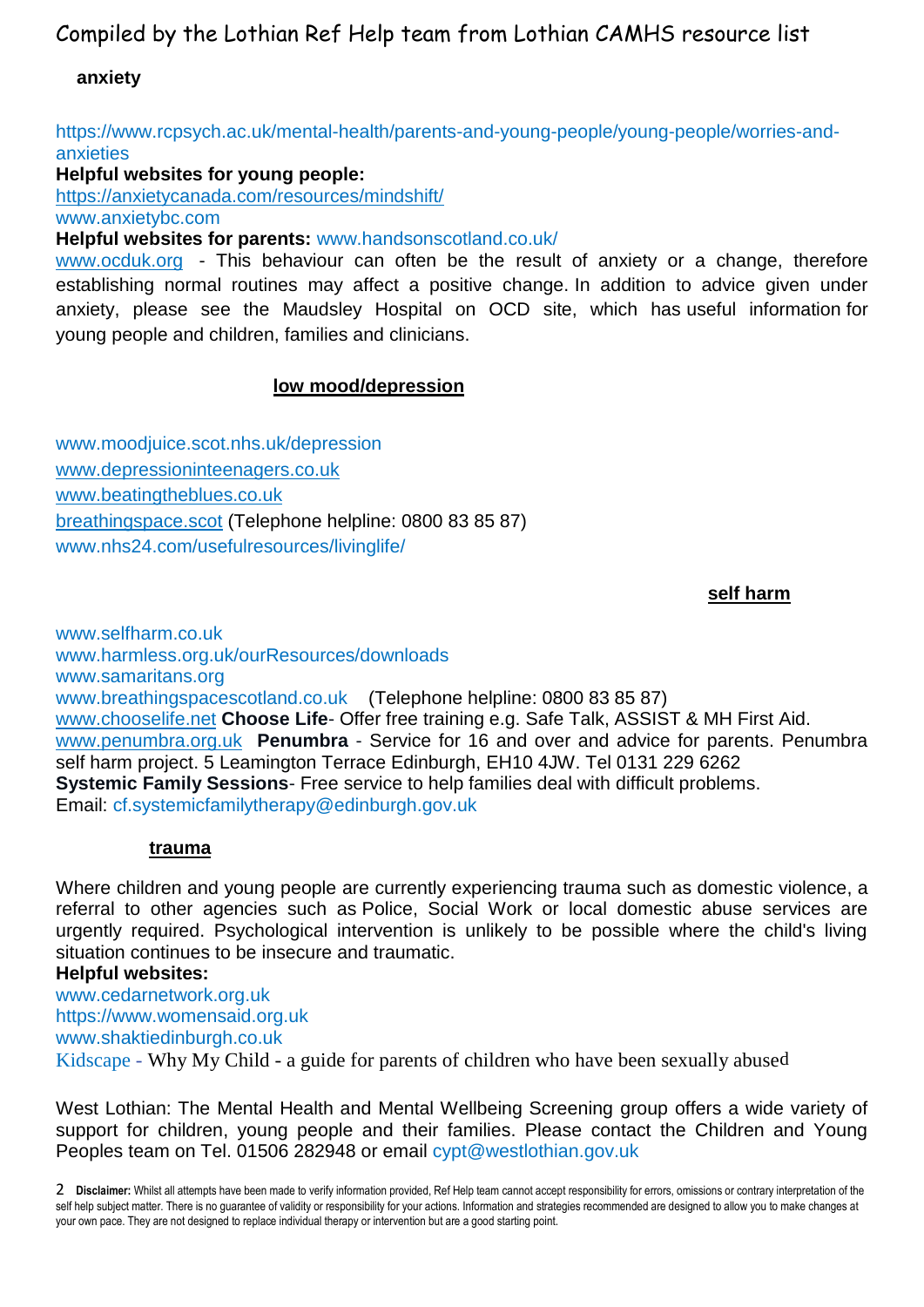# Compiled by the Lothian Ref Help team from Lothian CAMHS resource list **counselling**

Cross reach Counselling Services - Edinburgh 0131 552 8901- East Lothian 01368 865218 MYPAS - Midlothian young people's advice service includes counselling and family counselling services. 0131 454 0757

West Lothian: The Mental Health and Mental Wellbeing Screening group offers a wide variety of support for children, young people and their families. Please contact the Children and Young Peoples team on Tel. 01506 282948 or email [cypt@westlothian.gov.uk](mailto:cypt@westlothian.gov.uk)

#### **bereavement**

[www.winstonswish.org.uk](http://www.winstonswish.org.uk/) - charity for bereaved children and their families after death of parent or sibling

[www.childbereavement.org.uk](https://childbereavementuk.org/) - supports families and educates professionals when a baby or child of any age dies or is dying, or when a child is facing bereavement.

[www.crusescotland.org.uk](http://www.crusescotland.org.uk/) - does support children and young people who are experiencing bereavement - the target youth-specific website from Cruse is [www.rd4u.org.uk](http://www.rd4u.org.uk/)

**Edinburgh & Midlothian: Richmond's Hope:** [http://www.richmondshope.org.uk](http://www.richmondshope.org.uk/) which provides support to those aged 4-18 who have experienced a significant bereavement. **Tel:** 0131 661 6818 **Email:** [info@richmondshope.org.uk](mailto:info@richmondshope.org.uk)

*<u>others</u>* 

#### **Local parenting groups (0-16)**

Includes PEEP, Incredible Years, Triple P and Raising Children with Confidence as well as Teen Triple P and Raising Teens with Confidence

[http://www.parentingacrossscotland.org/info-for-families/resources/free-parenting-classes-and](http://www.parentingacrossscotland.org/info-for-families/resources/free-parenting-classes-and-courses/)[courses/](http://www.parentingacrossscotland.org/info-for-families/resources/free-parenting-classes-and-courses/) [www.joininedinburgh.org/parenting-programmes/](http://www.joininedinburgh.org/parenting-programmes/) [https://www.edinburgh.gov.uk](https://www.edinburgh.gov.uk/) <https://www.westlothian.gov.uk/> <https://www.eastlothian.gov.uk/> <https://www.midlothian.gov.uk/>

#### **The following organisations provide support and advice to carers**:

[www.kindred-scotland.org](http://www.kindred-scotland.org/)  [www.vocal.org.uk](http://www.vocal.org.uk/) [www.cafamily.org.uk](http://www.cafamily.org.uk/) <https://www.theyardscotland.org.uk/> [www.parentingacrossscotland.org](http://www.parentingacrossscotland.org/) - **Parenting Across Scotland** Info for all parents. **Parentline Scotland;** Helpline providing support and information Tel: 0800 028 2233

**Information about positive ways of managing behaviour** can be found at: [www.challengingbehaviour.org.uk](http://www.challengingbehaviour.org.uk/)

**Information about learning disability** can be found at:

[www.mencap.org.uk](http://www.mencap.org.uk/)

[www.aspergersyndrome.org](http://www.aspergersyndrome.org/) -

[number6@aiscotland.org.uk](mailto:number6@aiscotland.org.uk) - Number 6 is a service for autistic adults who fit the following criteria: 16 and over, do not have a learning disability and live in the Lothian or the Scottish Borders.